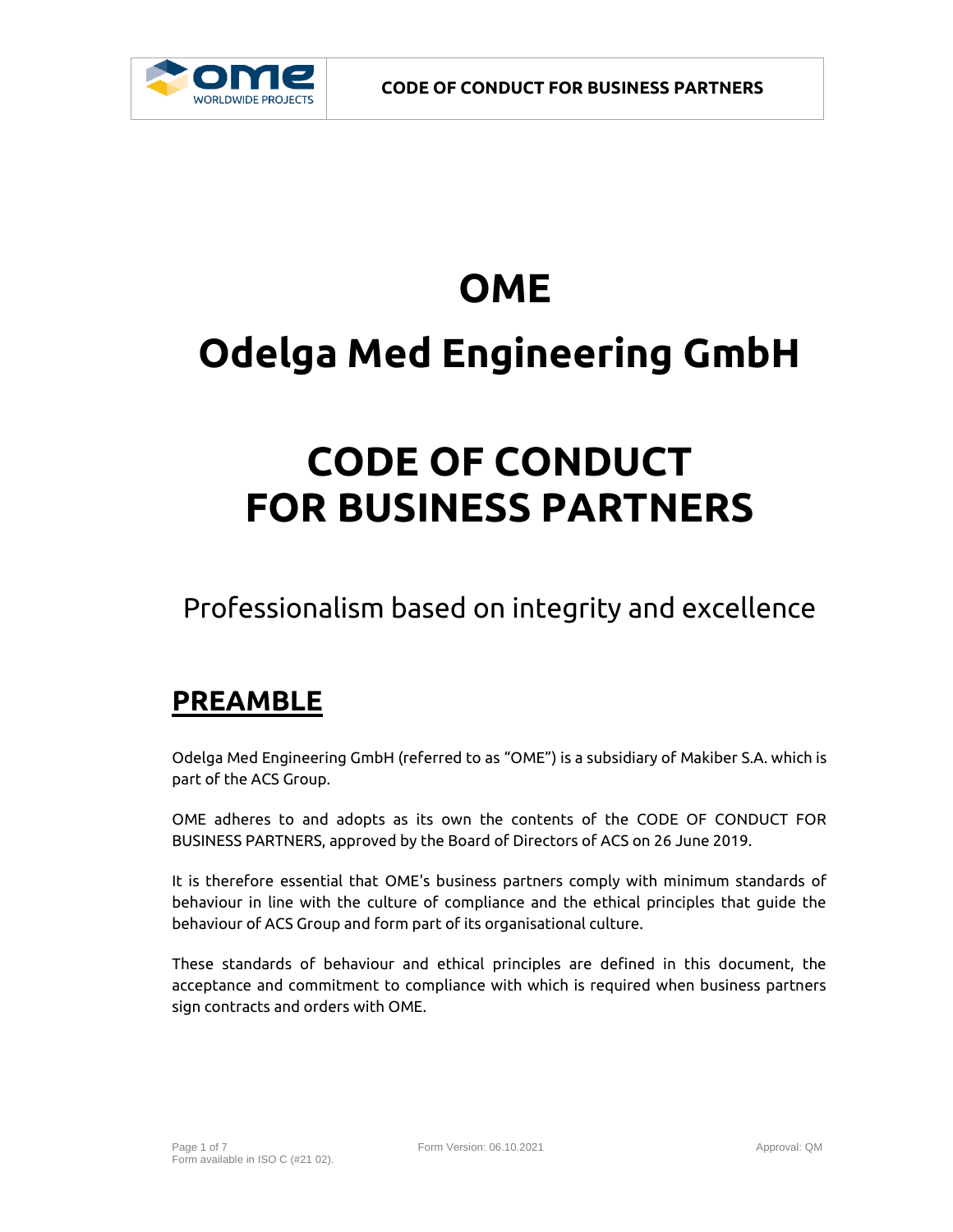

## **Contents**

| 1. | <b>Purpose</b>                                   |                                                   |                                                    | $\overline{\mathbf{3}}$ |
|----|--------------------------------------------------|---------------------------------------------------|----------------------------------------------------|-------------------------|
| 2. | <b>Scope of Application</b>                      |                                                   |                                                    | $\overline{\mathbf{3}}$ |
| 3. | <b>Basic principles of Conduct</b>               |                                                   |                                                    | 3                       |
|    | Integrity and respect for the rule of law<br>3.1 |                                                   |                                                    | $\overline{\mathbf{3}}$ |
|    | 3.2                                              | Professionalism                                   |                                                    | 4                       |
|    |                                                  | 3.2.1                                             | Management quality and respect for the environment | 4                       |
|    |                                                  | 3.2.2                                             | <b>Customer focus</b>                              | 4                       |
|    |                                                  | 3.2.3                                             | Transparency                                       | 4                       |
|    | Prohibition of any act of bribery<br>3.3         |                                                   |                                                    | 5                       |
|    | 3.4                                              | <b>Competition and conflict of interest</b>       |                                                    | 5                       |
|    | 3.5                                              | Respect<br>5                                      |                                                    |                         |
|    |                                                  | 3.5.1                                             | Respect for fundamental human and labour rights    | 6                       |
|    |                                                  | 3.5.2                                             | Respect to health and safety of persons            | 6                       |
|    | <b>Training</b><br>3.6                           |                                                   | 6                                                  |                         |
|    | 3.7                                              | Confidentiality                                   |                                                    | 6                       |
|    | 3.8                                              | Antitrust<br><b>Tax liability</b>                 |                                                    |                         |
|    | 3.9                                              |                                                   |                                                    |                         |
| 4. |                                                  | <b>Ethical Channel</b><br>$\overline{\mathbf{r}}$ |                                                    |                         |
|    |                                                  |                                                   |                                                    |                         |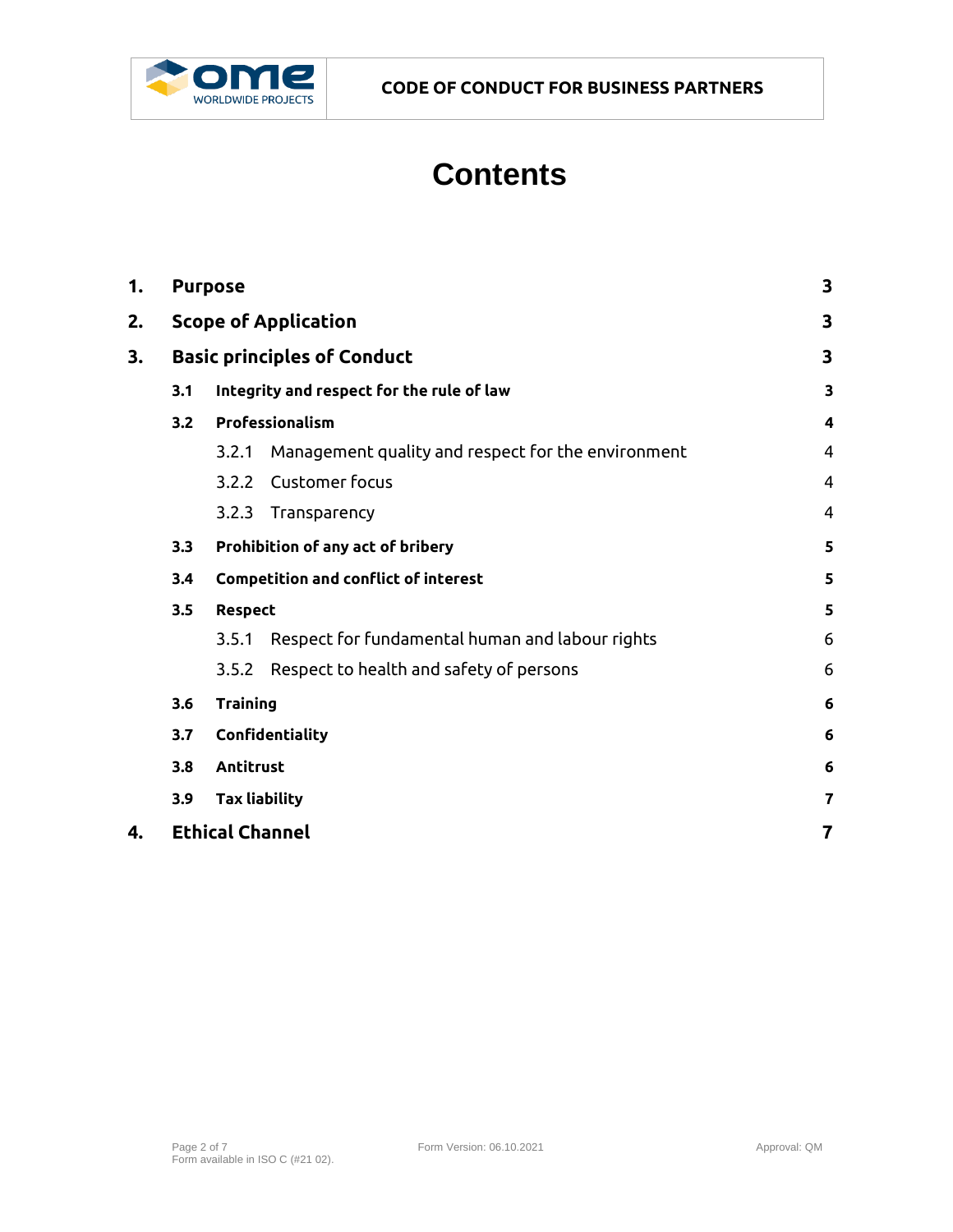

#### <span id="page-2-0"></span>**1. Purpose**

OME is a company that is active worldwide in the health, education and agro industrial sectors. We are aware that working internationally in these fields, implies a great responsibility towards our employees, society and environment. Responsible management of our projects is therefore extremely important to us. That's why we committed ourselves to conduct our global business in compliance with all applicable laws and regulations, with respect towards our partners and sensitivity in environmental matters.

In order to be able to implement this, we need business partners who are just as committed as we are to these high ethical and compliance standards. The present Code defines the general guidelines consistent with the standards, to which OME is committed. And in case that business partners subcontract any part of the activities to be performed for OME the business partner shall ensure that such contracts comply with the provisions of this document, as well as any other standards of OME, which may be applicable, given the case.

#### <span id="page-2-1"></span>**2. Scope of Application**

OME's Code of Conduct for Business Partners (hereinafter, the "Code") applies for all business partners of OME, regardless of jurisdiction.

The business partners must expressly accept (through their signature and commitment to compliance) the contents of this Code and, if the circumstances so require, OME's Policy<sup>1</sup> and/or the Catalogue of Professional Conducts and Behaviours.

However, in the event that business partners prove the existence of a Code of Conduct or other internal regulations, in which the respective content is analogous to that which is required by the aforementioned Standards and the organization accepts it, the respective business partner shall be exempted from signing this Code.

#### <span id="page-2-2"></span>**3. Basic principles of Conduct**

The business partners of OME must, always and in any case, act with integrity, professionalism and respect for the rule of law.

#### <span id="page-2-3"></span>**3.1 Integrity and respect for the rule of law**

 $\overline{a}$ 

The business partners are responsible for all their decisions and actions being carried out with full respect for the applicable regulations in each of the jurisdictions in which they operate. Likewise, all its actions must be consistent with the principles of conduct and ethical principles

<sup>1</sup> OME's Policy is available for reference and consultation under the Compliance section on the website of OME.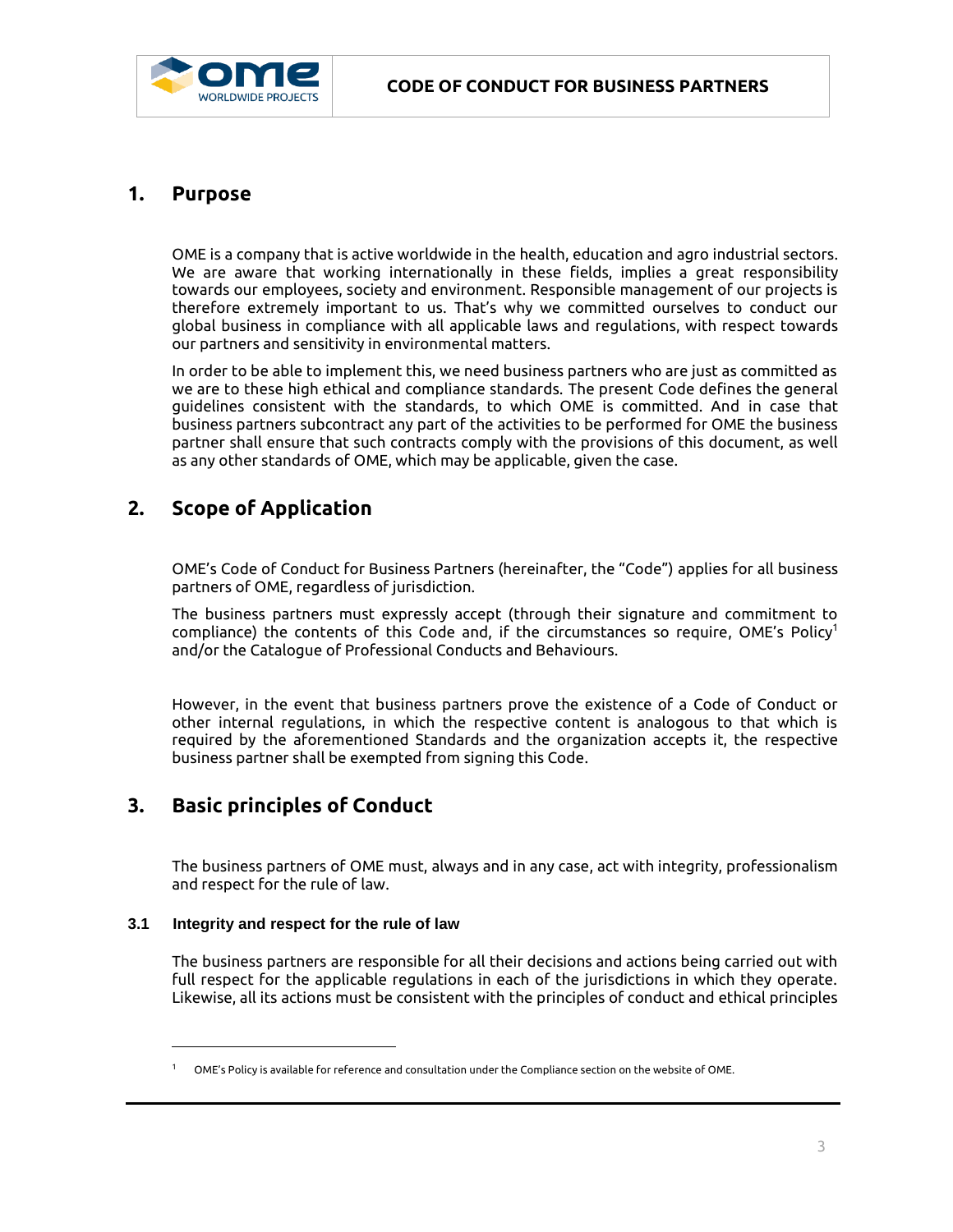

contained in the OME's Code of Conduct as well as in any other standards mentioned in this Code.

#### <span id="page-3-0"></span>**3.2 Professionalism**

OME's business partners must be characterized by a high level of professionalism, based on performing their respective activities with integrity, and focused on excellence-.

In this sense, their behaviour must be based on the following principles of conduct:

#### <span id="page-3-1"></span>**3.2.1 Management quality and respect for the environment<sup>2</sup>**

The work and quality management of our projects generates confidence and an adequate corporate image in the market. Managing with quality is based on, among other aspects, respect for the environment and people.

Therefore, business partners must commit to strive for the greatest respect for the environment in the conduct of their business, while minimizing the potential negative effects that the said operations may eventually cause.

#### <span id="page-3-2"></span>**3.2.2 Customer focus**

All the business partners of OME shall give their best in terms of collaboration, professionalism and a service-oriented mentality in order to achieve the highest level of customer satisfaction. Likewise, they shall seek to improve their client's expectations and strive to anticipate their needs. However, achieving the said objectives will never justifies noncompliance with laws and regulations and with OME's Compliance culture.

#### <span id="page-3-3"></span>**3.2.3 Transparency**

 $\overline{a}$ 

All the business partners must provide accurate, necessary, complete and timely information on the progress of activities related to their performance in all communications, regardless of form. They will also maintain the confidentiality of information relating to items to be kept secret.

 $^{\rm 2}$  The business partners are expected to have management and organizational models aligned to good practice and international standards that allow with the principles of this code, as ISO 9001 on Quality Management Systems and ISO 14001 on Environmental Management Systems.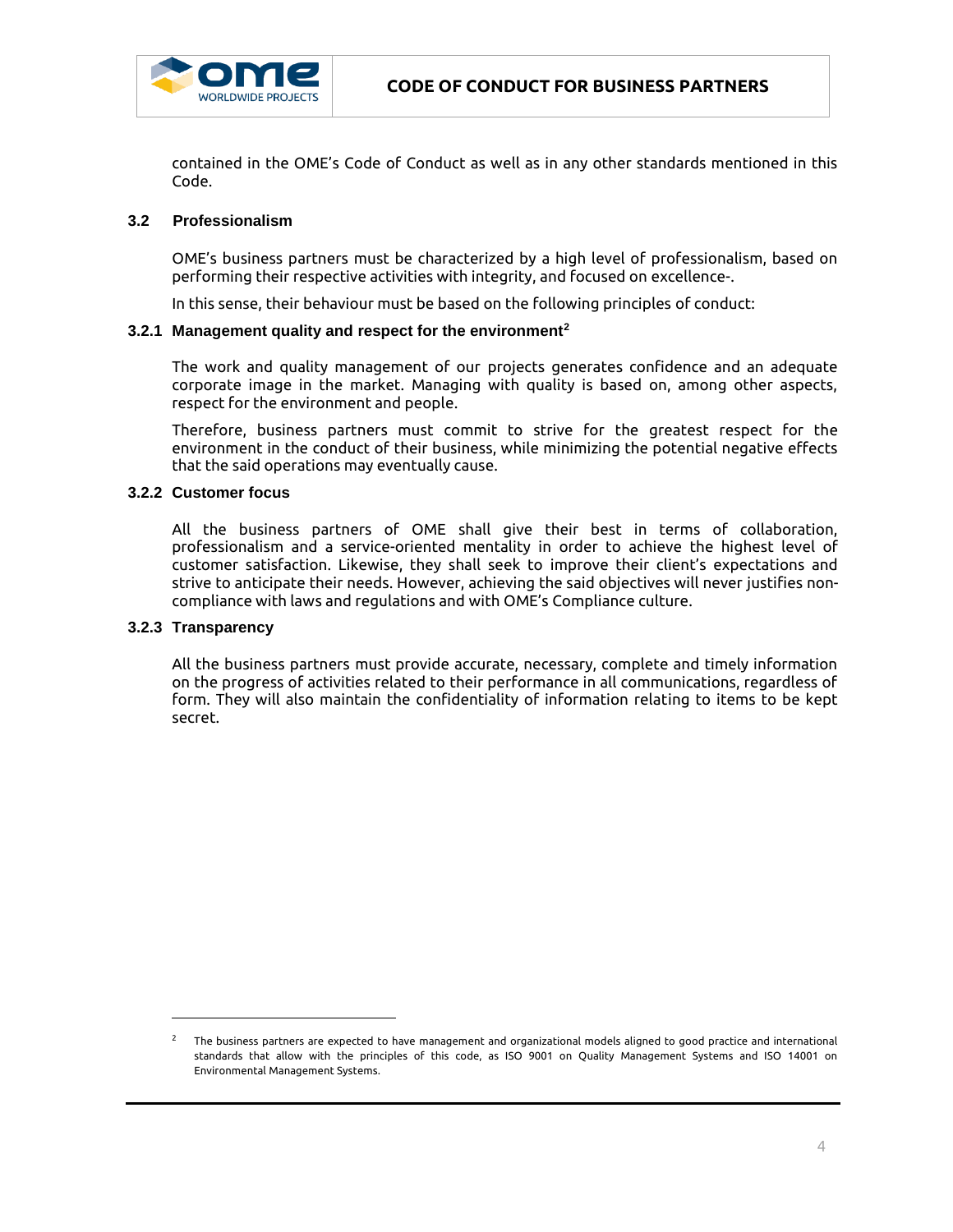

#### <span id="page-4-0"></span>**3.3 Prohibition of any act of bribery<sup>3</sup>**

OME prohibits any form of corruption, especially bribery, in both in the public<sup>4</sup> and private<sup>5</sup> sectors. In this sense, business partners are prohibited from giving or receiving undue payments of any kind, such as gifts, kickbacks or favours which are contrary to the legal customs of the market or which, because of their value, their characteristics or their circumstances, could reasonably be expected to alter the development of commercial, administrative or professional relations.

Likewise, the delivery of gifts and kickbacks in favour of government officials and public employees are prohibited<sup>6</sup>, as well as performing services for free in their favour.

#### <span id="page-4-1"></span>**3.4 Competition and conflict of interest**

As a consequence of the ethical principles and the policy of zero tolerance regarding any act of corruption, business partners are obliged to behave in a manner consistent with said principles in matters where a certain type of competition or direct or indirect conflict of interest may exist, while taking the necessary measures to try to avoid decisions influenced by a possible conflict of interest.

A conflict of interest is considered to be a situation where business, financial, economic, family or personal interests could interfere with a person's judgment of value in the performance of their obligations before the organization for which they work or provide their services.

#### <span id="page-4-2"></span>**3.5 Respect**

l

OME's business partners are committed to act responsibly and diligently to identify, prevent, mitigate and respond to the negative consequences that their activities may produce.

 $3$  Business partners are expected to have management and organizational models aligned to good practice and international standards that conform to the principles of this code, as ISO 37001 on Anti-Bribery Management Systems.

<sup>4</sup> Bribery in the public sector consists of: offering, paying, promising, giving, accepting or soliciting an unjustified benefit to a public employee, regardless of its value (and of whether it is financial or non-financial), directly or indirectly, and regardless of the geographical location, in violation of the principles established in the applicable regulations, as an incentive or reward for an act or omission relating to the performance of its functions.

<sup>5</sup> Bribery in the private sector occurs when: members of an organization, either themselves or through a third party, receive, solicit, offer or accept, an unjustified benefit or advantage of any kind for themselves or a third party in return for unduly favouring another in the sale or acquisition of goods, the procurement of services or in commercials transactions.

<sup>6</sup> Government official: any person who holds a legislative, administrative or judicial office, whether appointed by succession or elected, or any person who exercises a public function, including a public body or a public company, or any official or agent of a public authority, national or international organization or any candidate for public office. The concept of "government official" includes: (i) An official local government employee or any other person who performs functions in favor of a country or territory, (ii) A person who exercises administrative, legislative or judicial duties, by appointment, election or succession, in a country or determined territory, (iii) An individual belonging to a political party, (iv) A candidate for political office, (v) A person who performs any other type of official functions, both at the governmental and local level, within the government or at any of its branch offices, (vi) An employee or representative of a governmental organization or financed with public money, and / or (vii) An official or agent of an international organization of Public Law.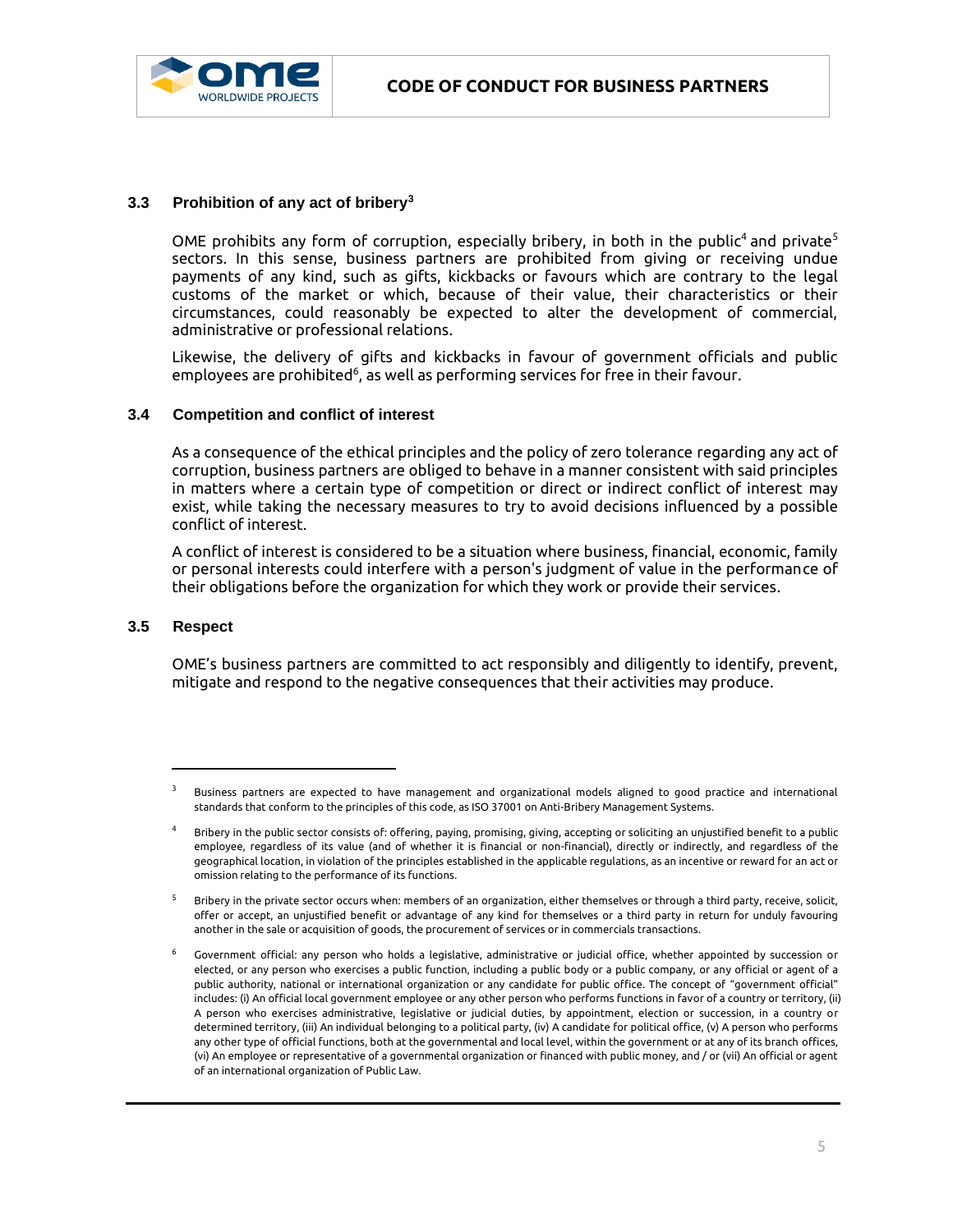

#### <span id="page-5-0"></span>**3.5.1 Respect for fundamental human and labour rights**

It is imperative that the business partners, regardless of the country in which they operate, respect fundamental, internationally recognised human and labour rights.

The business partners are expected to comply with the principles of the Universal Declaration of Human Rights of the United Nations and the ILO Declaration on Fundamental Principles and Rights at Work.

#### <span id="page-5-1"></span>**3.5.2 Respect to health and safety of persons<sup>7</sup>**

Respect for the health and safety of persons is a priority objective of OME. For this reason, its business partners must commit to providing a safe and healthy labour environment for its members, as well as ensuring the highest level of respect for health and safety in the workplace, complying with the applicable health and safety prevention regulations.

#### <span id="page-5-2"></span>**3.6 Training**

The business partners undertake to implement/maintain a training policy for learning and personal and professional development of their members, for the purposes of achieving the highest performance, quality and satisfaction in the performance of their functions and compliance with the provisions of this Code. Particularly, business partners undertake to train their members in the ethical principles and compliance to the law included in this Code.

#### <span id="page-5-3"></span>**3.7 Confidentiality<sup>8</sup>**

OME's activities are located in a sector where maintaining confidentiality of information used to work is fundamental for the good development of the organisation's purposes, particularly in relation to public bids, tender procedures and strategic directives. In this sense, keeping the secrecy and confidentiality of such information is considered a priority for OME.

For this reason, OME's business partner is required to keep confidential all information that comes to its knowledge as a result of its current or future business relationship with OME, unless it has the express written permission of the person with the relevant authority within the organization or in compliance with a court order or a regulation or standard.

In order to fulfil this duty, it is the responsibility of the business partners to adopt sufficient security measures to protect confidential information and to ensure that all its employees and associates, within the scope of their relations with OME, comply with this duty.

#### <span id="page-5-4"></span>**3.8 Antitrust**

 $\overline{a}$ 

OME encourages free, loyal and honest competition. Therefore, in the context of the relationship they have with OME, business partners must in no case engage in practices that violate antitrust law. In this context, the conducts that business partners should avoid include, but are not limited to:

 $^7$  The business partners are expected to have management and organizational models aligned to good practice and international standards that to comply with the principles of this code, as ISO 45001 on Health & Safety Management Systems.

<sup>8</sup> Business partners are expected to have management and organizational models aligned to good practice and international standards that allow to comply with the principles of this code, as ISO 27001 on Information Security Management Systems.